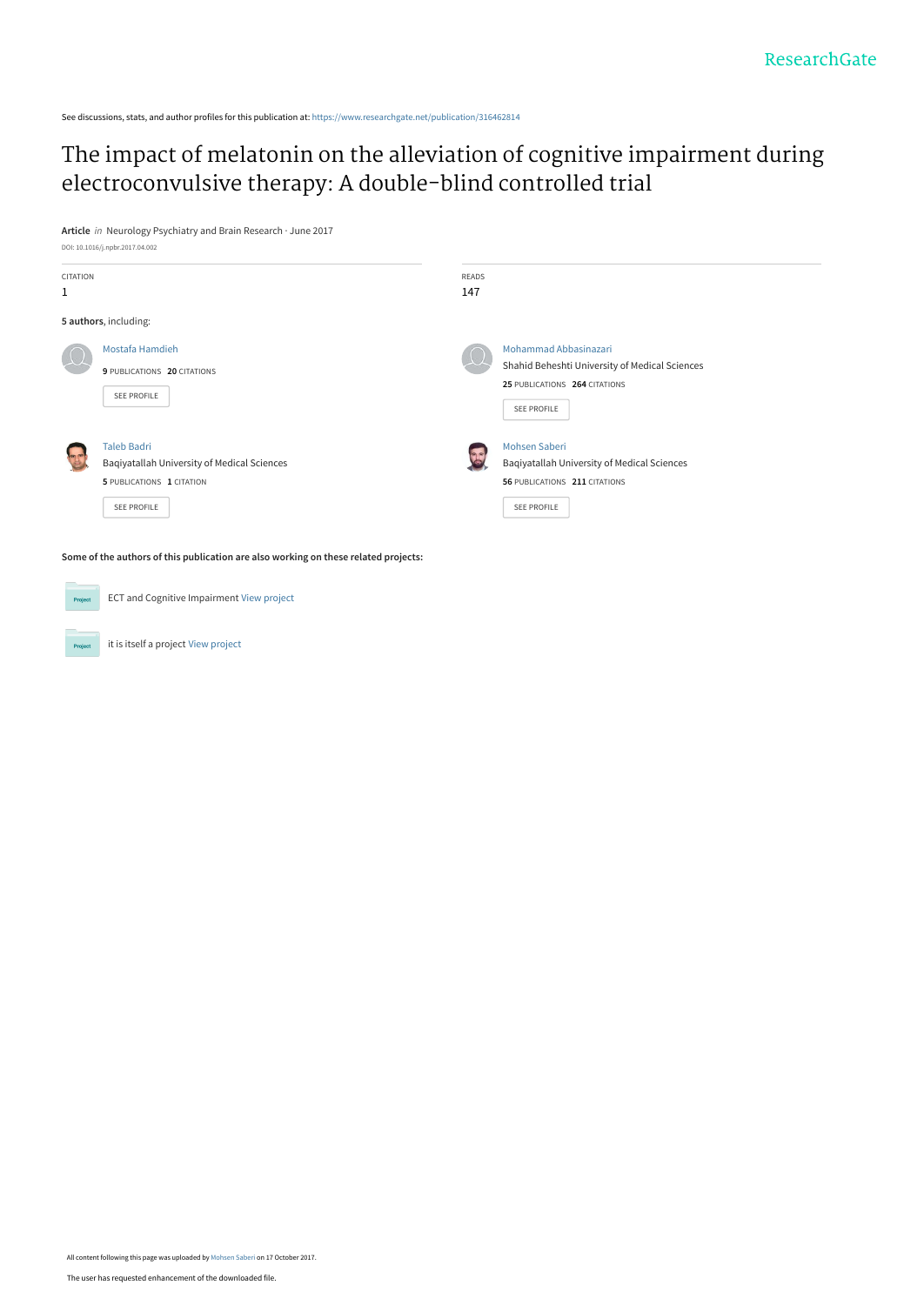Contents lists available at [ScienceDirect](http://www.sciencedirect.com/science/journal/09419500)



**NEUROLOGY PSYCHIATRY BRAIN RESEARCH** 

# Neurology, Psychiatry and Brain Research

journal homepage: [www.elsevier.com/locate/npbr](http://www.elsevier.com/locate/npbr)

# The impact of melatonin on the alleviation of cognitive impairment during electroconvulsive therapy: A double-blind controlled trial



Most[a](#page-1-0)fa Hamdieh<sup>a</sup>, Mohammad A[b](#page-1-1)basinazari<sup>b,[c](#page-1-2),</sup>\*, Taleb Ba[d](#page-1-4)ri<sup>d</sup>, Mohs[e](#page-1-5)n Saberi-Isfeedvajani<sup>e</sup>, Gelareh Arzani<sup>[c](#page-1-2)</sup>

<span id="page-1-0"></span><sup>a</sup> Psychosomatic Department, Taleghani Hospital, Shahid Beheshti University of Medical Sciences, Tehran, Iran

<span id="page-1-1"></span><sup>b</sup> Anesthesiology Research Center, Shahid Beheshti University of Medical Sciences, Tehran, Iran

<span id="page-1-2"></span><sup>c</sup> Department of Clinical Pharmacy, School of Pharmacy, Shahid Beheshti University of Medical Sciences, Tehran, Iran

<span id="page-1-4"></span><sup>d</sup> Faculty of Medicine, Baqiyatallah University of Medical Sciences, Tehran, Iran

<span id="page-1-5"></span><sup>e</sup> Medicine, Quran & Health Research Center & Department of Community Medicine, Baqiyatallah University of Medical Sciences, Tehran, Iran

### ARTICLE INFO

Keywords: Melatonin Electroconvulsive therapy (ECT) Cognition Modified mental state examination (MMSE)

# ABSTRACT

Background: The purpose of this study was to assess the efficacy and safety of melatonin in the prevention of cognitive impairments during ECT treatment.

Methods: Forty patients diagnosed with a major depressive disorder, for which ECT was indicated as a treatment for their current episode, were randomly allocated to either the melatonin (3 mg/day) group or the placebo group. The patients received melatonin or the placebo for the whole period of the ECT treatment, starting the day before ECT and continuing until the sixth session of ECT. The Modified Mental State Examination (MMSE) and item 3 MMSE were used for the assessment of cognition. Objective measures of cognitive functioning were performed pre-ECT and post-ECT.

Results: In both the MMSE score and item 3 MMSE, the melatonin group scored significantly higher at the end of the ECT sessions than the control group ( $P < 0.02$ ,  $P = 0.001$ , respectively). None of the patients discontinued the melatonin or placebo due to side effects and there were no severe adverse drug reactions.

Conclusion: Although our data support the hypothesis that melatonin may reduce cognitive impairment following ECT, we believed that the findings provide an additional benchmark for further studies involving more patients.

### 1. Introduction

Electroconvulsive therapy (ECT) is the most effective acute treatment for severe depression, but widely held concerns regarding memory impairment may limit its use ([Kirov et al., 2016](#page-5-0)). Most patients report some adverse cognitive effects during and after a course of ECT. A systematic review of four observational studies (597 patients treated with ECT) found that the proportion of patients who reported any memory loss ranged from 51 to 79 percent ([Arevalo-Rodriguez,](#page-5-1) [Smailagic et al., 2015\)](#page-5-1). The incidence depends upon electrode placement, stimulus type and dose, anesthesia, and the patient's pretreatment cognitive status [\(Matthews et al., 2013](#page-5-2)). Despite the large amount of literature on the neurobiology of therapeutic mechanisms of ECT, very little is known regarding the neurobiological underpinnings of its cognitive effects [\(Nobler & Sackeim, 2008\)](#page-5-3). The neuroprotective effects of a number of pharmacological agents have been studied in previous animal and clinical studies. Most previous studies have evaluated anticholinesterase drugs to prevent or alleviate cognitive abnormality induced by ECT ([Pigot, Andrade, & Loo, 2008\)](#page-5-4). Other than cholinergic agents, Cyclo-Oxygenase 2 inhibitors, calcium channel blockers, nootropic agents, glucocorticoids and N-methyl-D-aspartate receptor antagonists have been tried for the alleviation of ECT-induced cognitive disorders [\(Abbasinazari, Adib-Eshgh et al., 2015\)](#page-5-5). However, as yet, no pharmacological agent has been proven to consistently attenuate ECTinduced memory impairment.

Melatonin (N-acetyl-5-methoxytryptamine) is the main hormone synthesized by the pineal gland and is controlled by the suprachiasmatic nucleus([Waller et al., 2016\)](#page-5-6). Melatonin and melatoninergic drugs have hypnotic effects mediated through two main receptors, namely MT1 and MT2 receptors, which act on the hypothalamic sleep switch. A beneficial effect of melatonin in neurodegenerative diseases has been reported in several studies [\(Carpentieri, D & az De Barboza, Areco,](#page-5-7) [Peralta López, & Tolosa De Talamoni, 2012](#page-5-7)). A slight improvement in cognitive function was observed when melatonin was given to Alzhei-

<http://dx.doi.org/10.1016/j.npbr.2017.04.002>

<span id="page-1-3"></span><sup>⁎</sup> Correspondence to: No 2660 Vali-e-AsrAven, Tehran, 1991953381, Iran. E-mail address: [m\\_abbasi@sbmu.ac.ir](mailto:m_abbasi@sbmu.ac.ir) (M. Abbasinazari).

Received 17 February 2017; Received in revised form 29 March 2017; Accepted 10 April 2017 0941-9500/ © 2017 Elsevier GmbH. All rights reserved.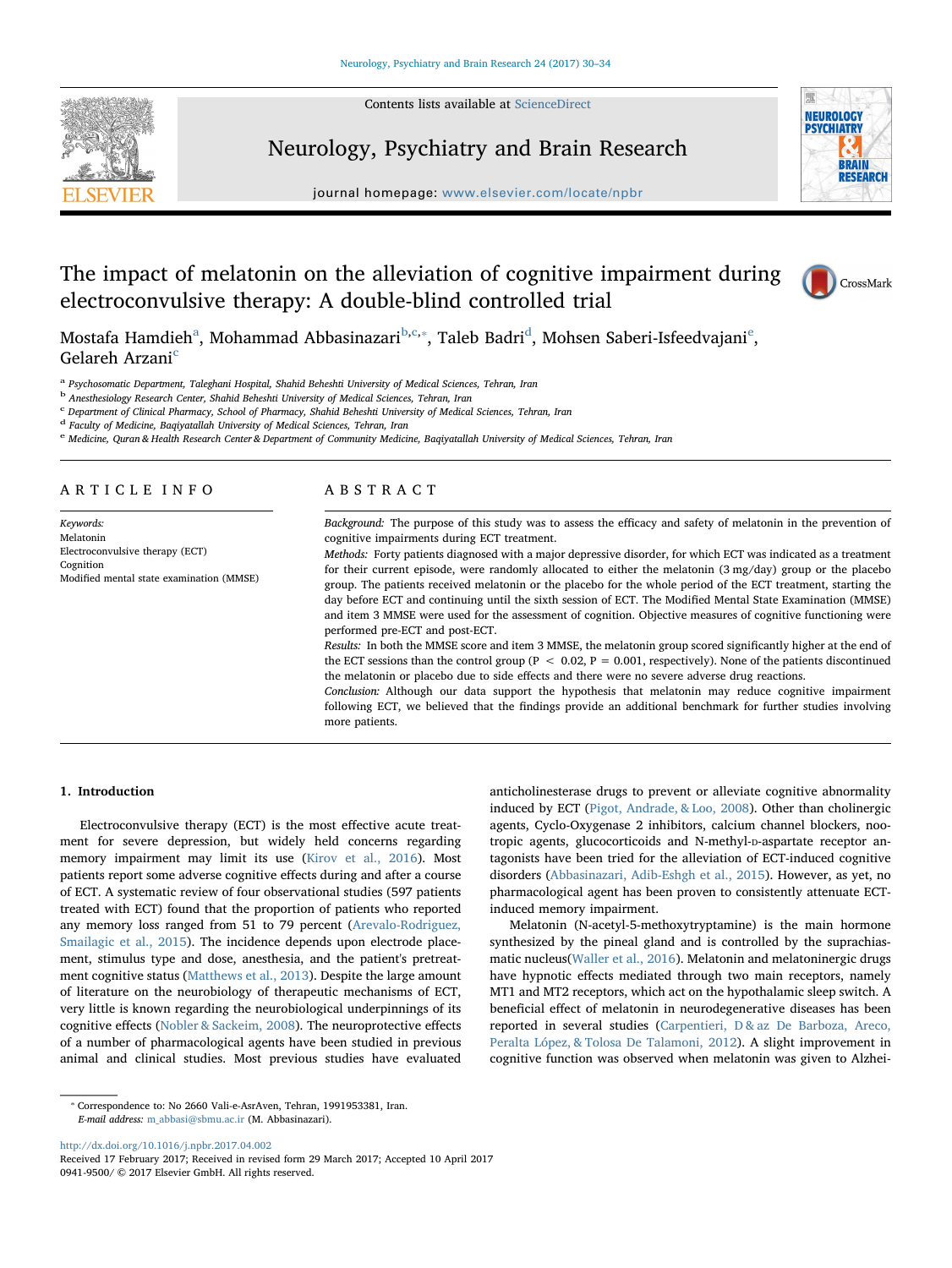mer's Disease (AD) patients ([Asayama et al., 2003\)](#page-5-8). In addition, a retrospective study showed that melatonin treatment improved cognitive performance and sleep quality in patients with mild cognitive impairment ([Furuya et al., 2012](#page-5-9)). Several neurodegenerative diseases, such as AD and Parkinson's Disease (PD) are characterized by more irregular circadian rhythms and lower melatonin content than in agematched controls [\(Waller et al., 2016\)](#page-5-6). Also, patients with AD have a reduction in melatonin concentration, both in blood and cerebrospinal fluid, which is even present in early stages ([Wu & Swaab, 2005\)](#page-5-10). The aim of the present study was to evaluate the potential use of melatonin in the alleviation or prevention of cognition impairment in patients undergoing ECT. We were also interested in exploring the safety and tolerability of melatonin in patients receiving ECT.

# 2. Methods

# 2.1. Study design

This study was designed as a randomized, double-blind trial. The study setting was the psychiatry department of Taleghani Hospital, affiliated with Shahid Beheshti University of Medical Sciences, Tehran, Iran. This study was carried out in accordance with the most recent Declaration of Helsinki (as revised in Fortaleza, Brazil, October 2013). The study was reviewed and approved by the ethical committee of Shahid Beheshti University of Medical Sciences. Also, all the subjects signed consent forms after the study procedures were thoroughly explained. Trial was registered in Iranian clinical trial registry site with number IRCT201510324793N31.The criteria for inclusion in the study were a comprehensive psychiatric evaluation in which the patient met the Diagnostic and Statistical Manual of Mental Disorders V (DSM-V) criteria for a major depressive disorder, for which ECT was indicated as a treatment for their current episode. All subjects received a comprehensive psychiatric evaluation and were given a diagnosis based on DSM-V criteria. Criteria for exclusion from the study were a history of schizophrenia, schizoaffective disorder, bipolar disorder I or II, or rapid cycling bipolar disorder. Patients with heart conduction dysfunction, bradyarrhythmia, liver or kidney disorders, or opioid dependency were also excluded from the study. Furthermore, medications such as cholinergic agents, COX-2 inhibitors, calcium channel blockers, nootropic agents, glucocorticoids or memantine were avoided before or during the study.

### 2.2. ECT protocols

ECT was performed using a square-wave, brief pulse, constant current device (MECTA 5000). The patients received melatonin or the placebo for the whole period of the ECT treatment, starting the day before ECT and continuing until the sixth session of ECT. As ECT was performed every other day in all participants, the duration between the first ECT and the sixth ECT was 12 days. Anaesthetic agents included propofol (AstraZeneca, England) at an average dose of 0.5–1 mg/kg, succinylcholine (Caspain, Iran) 20 mg and atropine (Alborzdaru, Iran) 0.5 mg. The placement of electrodes was right unilateral, following the standard D'Eliaplacement. For all subsequent treatments, stimulus intensity was maintained at 50–100% above the initial seizure threshold. A custom-modified MECTASR-1 was used for stimulus delivery. Vital signs were examined prior to and during the 5-min period following seizure termination. The stimulus frequency was 90 Hz and the stimulus duration ranged from 1 to 4 s. Seizure monitoring was performed using a two-lead electroencephalogram of the right and left hemispheres, as well as visual monitoring of residual motor convulsive activity.

#### 2.3. Measures

The participants, who were admitted to receive ECT, were divided

in either a melatonin or placebo group. We utilized an online statistical computing web program to randomize participant placement ([www.](http://www.graphpad.com/quickcalcs/randomize1.cfm) [graphpad.com/quickcalcs/randomize1.cfm](http://www.graphpad.com/quickcalcs/randomize1.cfm)). A student who was not involved in the volunteer recruitment classified patients into the melatonin or placebo group by using the mentioned web program. Opaque boxes were filled with either placebo or melatonin tablets and sealed and numbered to correspond to the web program generated sequence. All the patients had received ECT between 10–12 AM and the pateints were asked to take memantine or placebo at around 8–9 P.M each night.

Demographic and hemodynamic parameters of eligible patients had been determined before enrolling on the study. Then, the participants were given 3 mg/day of melatonin or a placebo, beginning the day before the first session of ECT until the sixth session of ECT. A test to measure cognitive functioning, namely the Modified Mental State Examination (MMSE), was administered to patients both pre-ECT and post-ECT. Pre-ECT ratings were measured 24 h before the first ECT course, and post-ECT ratings were measured 24 h after the last ECT course. MMSE is well-known and the most often used short screening tool for providing an overall measure of cognitive impairment in clinical, research and community settings. The MMSE consists of 12 items and has a highest score of 30, with the score inversely related to cognitive abnormality. Traditionally, a 23/24 cut-off has been used to select patients with suspected cognitive impairment ([Arevalo-](#page-5-1)[Rodriguez, Smailagic et al., 2015](#page-5-1)). Also, item 3 in the MMSE questionnaire on recent memory was used to assess the 2 groups. In item 3 of the MMSE, the examiner names three unrelated objects clearly and slowly, then asks the patient to repeat all three. The patient's answer is used for scoring. The examiner repeats the names of the three objects until the patient learns all of them, if possible. The highest score is 3 and the lowest is 0 ([Abbasinazari, Adib-Eshgh et al., 2015](#page-5-5)).

### 2.4. Statistical analysis

Data were analysed using the Statistical Package for the Social Sciences version 20 (SPSS-20), and P values less than 0.05 were considered statistically significant. Categorical data were analysed with chi-square statistics. The continuous data obtained in this study were analysed using a  $t$ -test or Mann– Whitney  $U$  test.

#### 3. Results

Forty eligible patients (undergoing ECT therapy) completed the study. The mean age of the participants was  $35.4 \pm 12.9$  and  $52.5\%$  of them was female. The flow of the participants through the study is shown in [Fig. 1](#page-3-0). [Table 1](#page-3-1) provides clinical variables for the melatonin and placebo groups. No significant group differences were noted for the initial level of cognitive functioning (MMSE and item 3 MMSE). There was no significant group difference in age between the two groups  $(p = 0.450)$ . Also, the two groups had similar gender distributions; the melatonin group was 55% male and the placebo group was 40% male  $(p = 0.527)$ . Also, no significant differences were noted for education level, domicile and duration of illness between the melatonin and placebo groups.

[Table 2](#page-3-2) provides the means for a number of ECT relevant variables. As [Table 2](#page-3-2) shows, there were no significant differences between the groups as regards systolic and diastolic blood pressure, heart rate and seizure time.

[Fig. 2](#page-4-0) summarizes the mean MMSE scores for the melatonin and placebo groups at the baseline and just end of the sixth course of ECT. Although the MMSE score was lower in the melatonin group compared with the placebo group at the baseline ( $p = 0.049$ ), it had been raised significantly in the melatonin group compared with the placebo group after the sixth section of ECT ( $p < 0.001$ ). Also, the melatonin group scored higher at the end of the sixth ECT session for MMSE and this was statistically significant ( $P < 0.001$ ). In the placebo group, the MMSE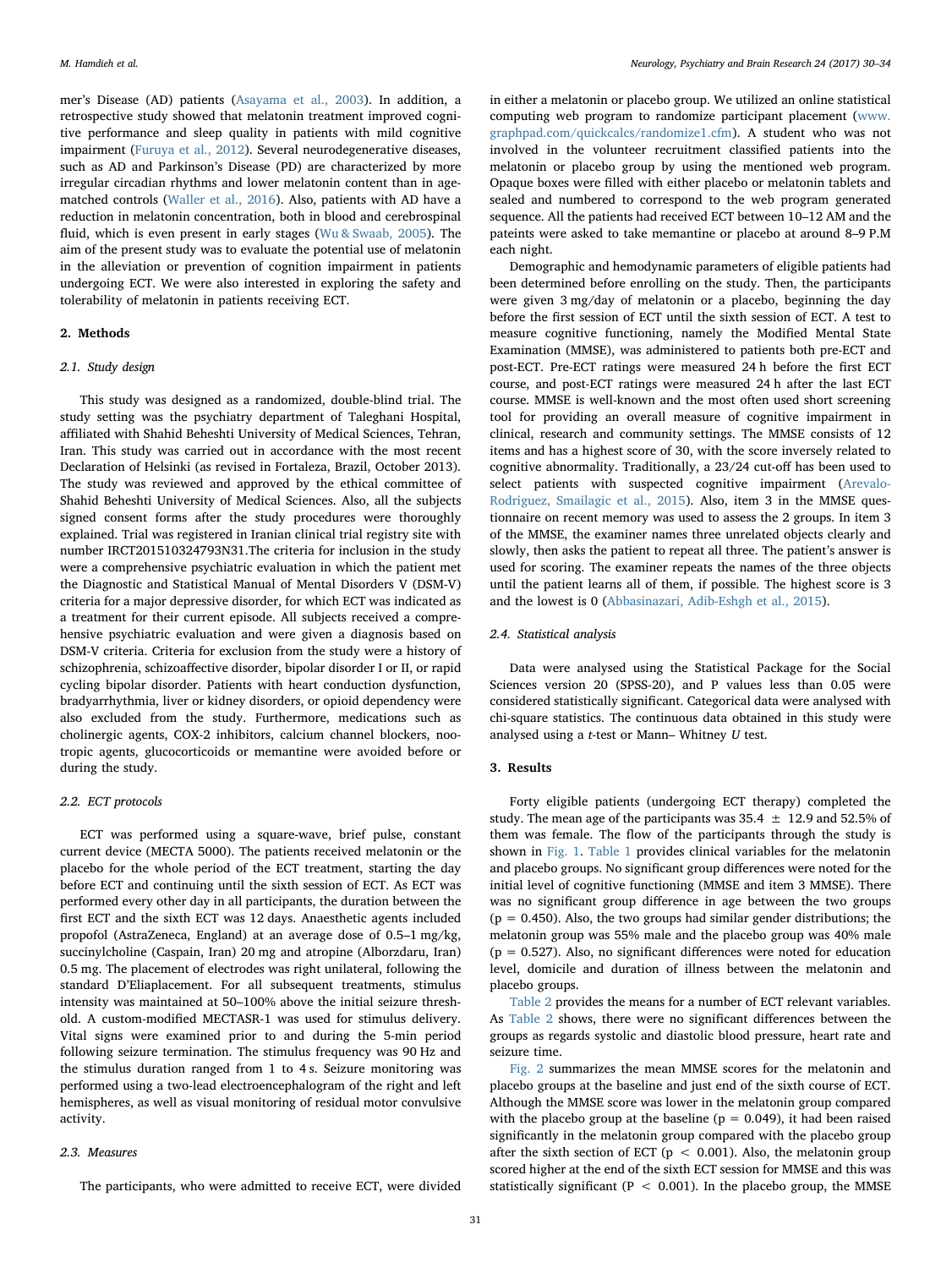<span id="page-3-0"></span>

Fig. 1. Flow of the study.

#### <span id="page-3-1"></span>Table 1

Demogr[a](#page-3-3)phic and cognitive parameter score of studied patients at baseline.<sup>a</sup>

| Variable                            | Study Group             |                    |                |
|-------------------------------------|-------------------------|--------------------|----------------|
|                                     | Melatonin<br>$(N = 20)$ | Placebo $(N = 20)$ |                |
| Age, year<br>Gender, N (%)          | $33.85 \pm 12.7$        | $37.0 \pm 13.4$    | 0.450<br>0.527 |
| Male                                | 11(55)                  | 8(40)              |                |
| Female                              | 9(45)                   | 12 (60)            |                |
| Marital Status, N (%)               |                         |                    | 0.341          |
| Single                              | 11(55)                  | 7(35)              |                |
| Married                             | 9(45)                   | 13 (65)            |                |
| Educational level, N (%)            |                         |                    | 0.236          |
| 1                                   | 6(30)                   | 4(20)              |                |
| $\overline{2}$                      | 9(45)                   | 9(45)              |                |
| 3                                   | 0(0)                    | 3(15)              |                |
| 4                                   | 3(15)                   | 4(20)              |                |
| 5                                   | 2(10)                   | 0(0)               |                |
| Past psychiatric duration,<br>month | $8.2 \pm 2.7$           | $7.75 \pm 2.6$     | 0.537          |
| MMSE baseline score                 | $26.85 + 2.25$          | $28.15 + 1.09$     | 0.049          |
| Item 3 MMSE baseline<br>score       | $2.5 \pm 0.53$          | $2.45 \pm 0.51$    | 0.755          |

<span id="page-3-3"></span><sup>a</sup> Abbreviation; Mini–Mental State Examination (MMSE).

scores decreased after ECT significantly ( $P < 0.001$ ).

[Fig. 3](#page-4-1) summarizes the mean item 3 MMSE scores for the melatonin and placebo groups at the baseline and just end of the sixth course of

#### <span id="page-3-2"></span>Table 2

Comparing seizure time (sec), systolic and diastolic blood pressure (mmHg), post-ECT heart-rate (/min), and past-psychiatric duration (month) between the two groups.

| Variable                                              | Study Group                     |                                 | P Value        |
|-------------------------------------------------------|---------------------------------|---------------------------------|----------------|
|                                                       | Melatonin $(N = 20)$            | Placebo $(N = 20)$              |                |
| Seizure time, Sec<br>Systolic blood pressure,<br>mmHg | $25.96 + 3.39$<br>$115.5 + 8.9$ | $24.48 + 3.71$<br>$115.5 + 8.3$ | 0.194<br>0.778 |
| Diastolic blood pressure,<br>mmHg                     | $74.5 + 7.6$                    | $75.5 + 7.6$                    | 0.586          |
| Post ECT Heart rate,/min                              | $78.05 + 8.7$                   | $77.7 + 6.6$                    | 0.886          |

ECT. Item 3 score was not different between the two groups at the baseline ( $p = 0.755$ ). Also, there was no difference before and after the ECT course in each group ( $p = 0.102$  in melatonin and  $p = 0.058$  in placebo group). However, after the sixth ECT therapy, the melatonin group had an increased score in item 3 MMSE compared with the placebo group, which was significant ( $p = 0.02$ ).

During the study, all of the patients tolerated either melatonin or the placebo and no patients dropped out because of adverse side effects from those medications.

#### 4. Discussion

ECT is considered a safe and effective treatment for patients with major depressive disorder. The main side effects of ECT are in the realm of cognition, in particular memory impairment [\(Arts et al., 2006\)](#page-5-11). The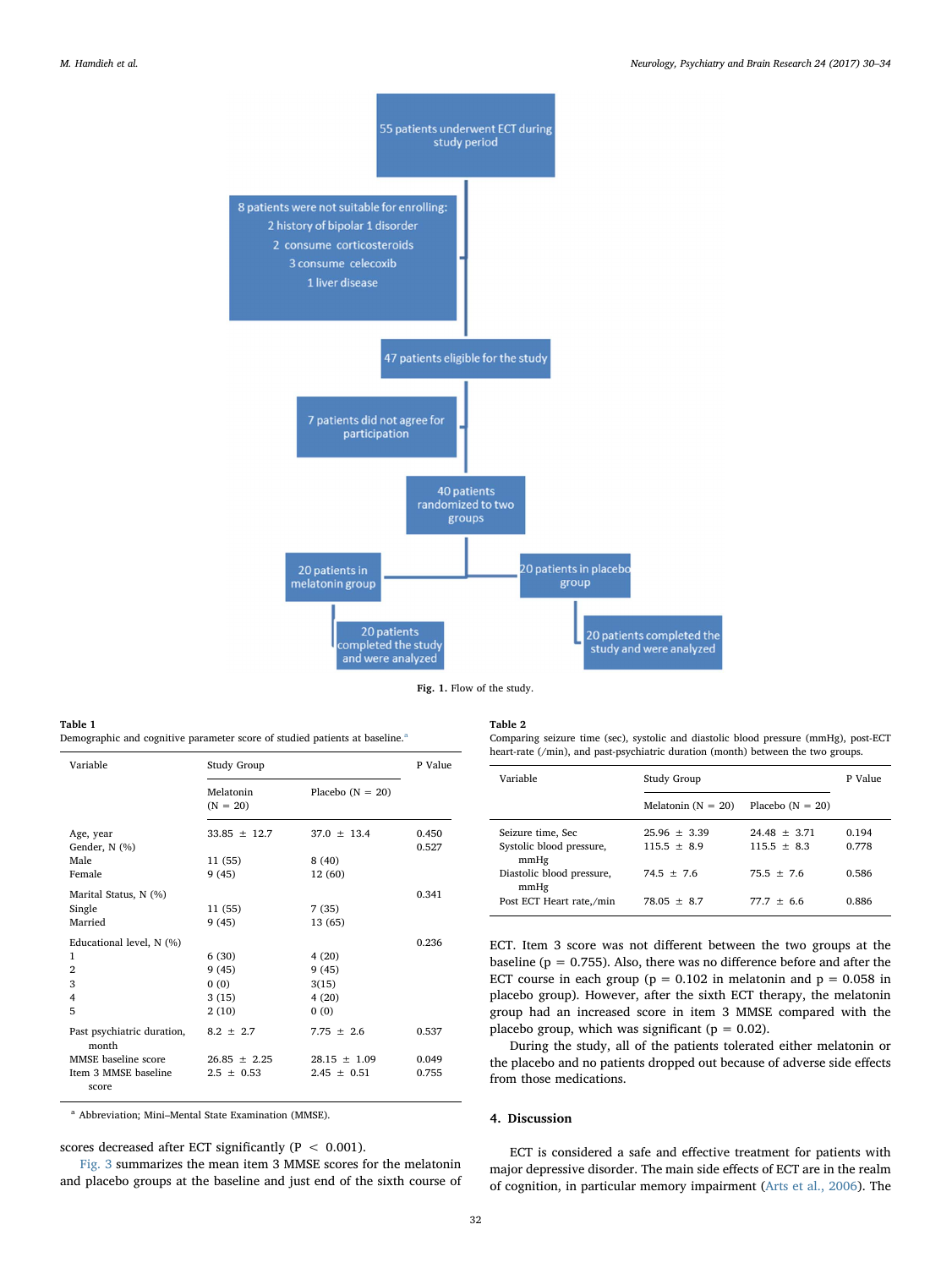<span id="page-4-0"></span>

Fig. 2. Comparing baseline and after  $6^{\text{thECT}}$  session MMSE score ( $\pm$  SD) between the two groups.

incidence of memory loss depends upon electrode placement, stimulus type and dose, anesthesia, pulse width, duration of seizures and the patient's pre-treatment cognitive status ([Matthews et al., 2013](#page-5-2)). In our study, both groups were equal in number with no significant differences in the parameters listed above.

Melatonin has been shown some efficacy in relieving memory disorders in Alzheimer's patients [\(Simon, Frechilla, & del Rio, 2010](#page-5-12)). Deposition of Amyloid β-protein(Aβprotein), oxidative stress, and their neurotoxic effects are suggested as the major contributing factors for the pathogenesis of AD. Intra-mitochondrial accumulation of Aβ protein, inhibition of respiratory complexes, increased electron leakage, decreased oxygen consumption, and decline of adenosine-5-triphosphate (ATP) levels caused by increased oxidative stress are the major reasons for the neuronal cell death seen in AD. As melatonin has significant antioxidant properties, it can be of therapeutic value in arresting the progression of AD ([Simon et al., 2010](#page-5-12); [Christen, 2000](#page-5-13)). The molecular mechanisms contributing to ECT induced cognitive deficits are poorly understood and there is not any gold standard for prevention or alleviation for ECT induced cognition disorders. Although AD develops during several years, in previous studies anti AD medications such as memantine, galantamine and donepezil have been tried for prevention of ECT induced cognition and in some trials advantage of these medications have been reported [\(Pigot et al., 2008](#page-5-4)). Our hypothesis for this study was that melatonin is effective in alleviating cognition disorders induced by ECT. We have used MMSE as an indicator of cognition impairment before and after ECT. It is the most applied test for the assessment of ECT-induced cognitive disorders after the prescription of a medication in the ECT setting([Pigot et al., 2008](#page-5-4); Nehra et al., 2007). MMSE scores significantly decreased in the placebo group at the end of the study ( $P < 0.001$ ). However, in the melatonin group, MMSE increased significantly after the end of the study  $(p < 0.001)$ . Also, there was a significant difference between the two groups after undergoing ECT ( $P < 0.001$ ). Considering MMSE, the results of this study provide evidence that melatonin may protect against cognitive deficits following ECT.

Item 3 of the MMSE (related to recent memory) appears to be more reliable for the interpretation of cognitive impairment versus total MMSE. Thus, we evaluated it separately in addition to total MMSE. Although there is no significant difference between item 3 MMSE before and after ECT in both groups, our study showed an increase in item 3 score in melatonin and a decrease in item 3 score in the placebo group. Statistical analysis showed that there is a significant difference between

<span id="page-4-1"></span>

Fig. 3. Comparing baseline and after  $6^{\text{thECT}}$  session item 3 MMSE score ( $\pm$  SD) between the two groups.